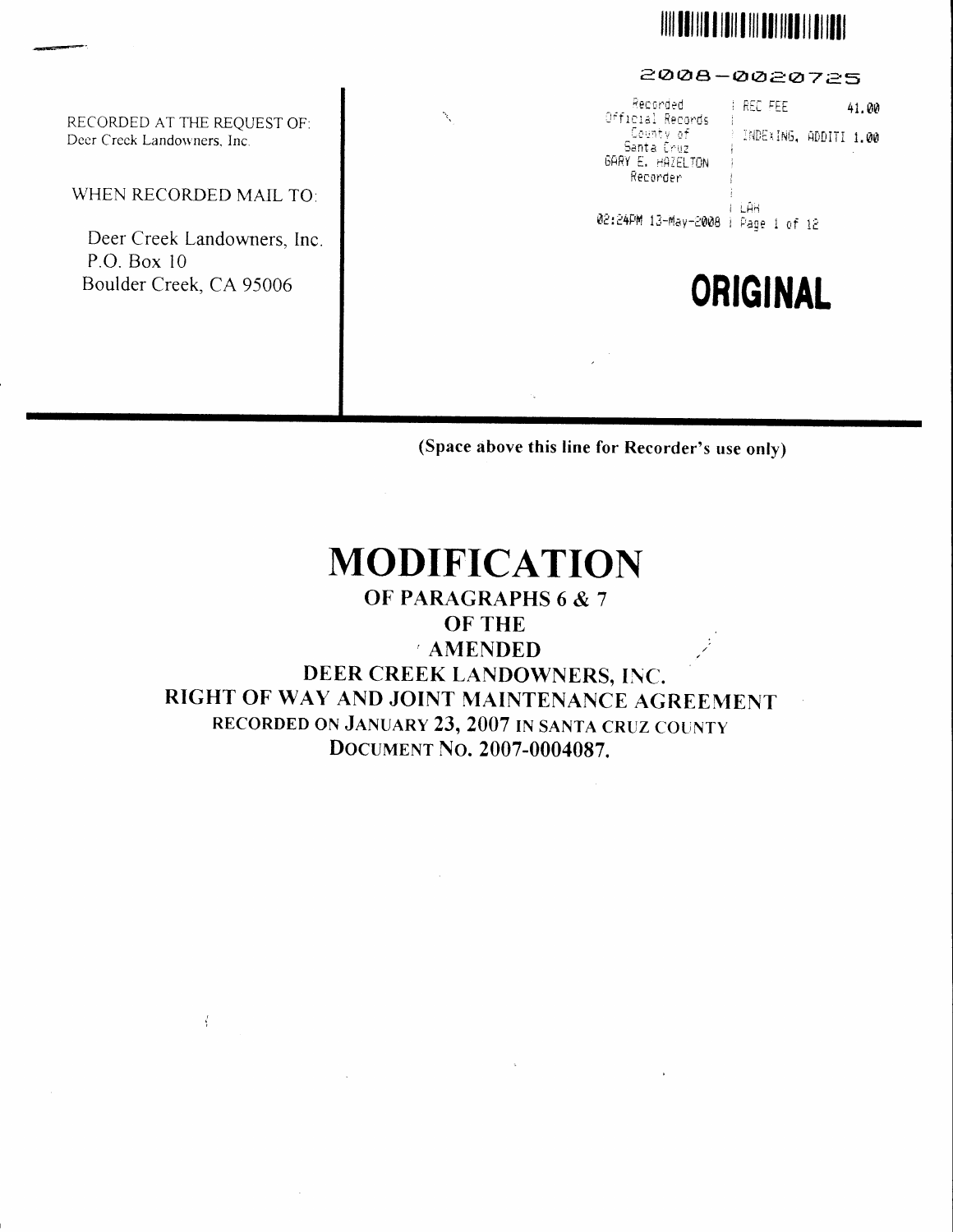## Deer Creek Landowners, Inc. P.O. Box 10 **Boulder Creek, CA 95006**

I, Emmanuela Raquelle, am Secretary of Deer Creek Landowners, Inc. 1 hereby affirm that the notarized signatures attached to this MODIFICATION OF PARAGRAPHS 6 & 7 are those of members of Deer Creek Landowners, Inc. who are qualified to vote and are the requisite number of signatures needed to amend the

### **AMENDED**

**DEER CREEK LANDOWNERS, INC.** RIGHT OF WAY AND JOINT MAINTENANCE AGREEMENT recorded on January 23, 2007, Document No. 2007-0004087.

 $2e<sub>1</sub>$ 

Emmanuela Raquelle, Secretary Deer Creek Landowners, Inc.

13/08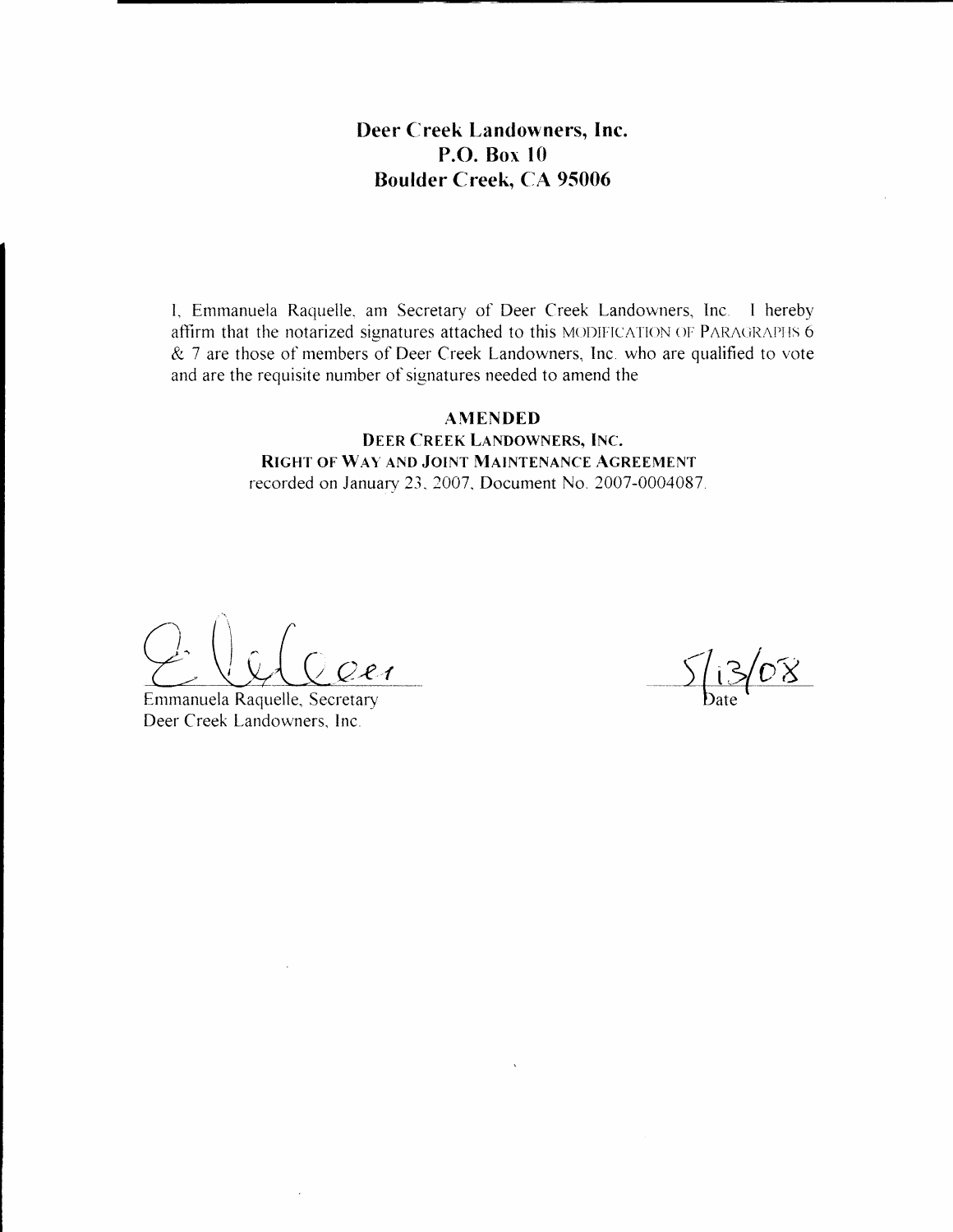| ACKNOWLEDGMENT                                                                                                                                                                                                                                                                                                                                                                                                                                     |  |
|----------------------------------------------------------------------------------------------------------------------------------------------------------------------------------------------------------------------------------------------------------------------------------------------------------------------------------------------------------------------------------------------------------------------------------------------------|--|
| State of California<br>County of $G(N)$<br>rn12                                                                                                                                                                                                                                                                                                                                                                                                    |  |
| On $\lambda$<br>before me, <u>EXAMMATA</u> (TAINUS N)<br>Otziril                                                                                                                                                                                                                                                                                                                                                                                   |  |
| personally appeared Emmanuela Radue<br>who proved to me on the basis of satisfactory evidence to be the person(s) whose name(s) is/are<br>subscribed to the within instrument and acknowledged to me that he/she/they executed the same in<br>his/her/their authorized capacity (ies), and that by his/her/their signature(s) on the instrument the<br>person(s), or the entity upon behalf of which the person(s) acted, executed the instrument. |  |
| I certify under PENALTY OF PERJURY under the laws of the State of California that the foregoing<br>paragraph is true and correct.                                                                                                                                                                                                                                                                                                                  |  |
| <b>SHAMARA GAINES</b><br>WITNESS my hand and official seal.<br>Commission # 1542100<br>Notary Public - California<br>Santa Cruz County<br>My Comm. Expires Jan 7, 2009<br>Signature<br>(Seal)                                                                                                                                                                                                                                                      |  |

 $\label{eq:2.1} \frac{1}{2} \sum_{i=1}^n \frac{1}{2} \sum_{j=1}^n \frac{1}{2} \sum_{j=1}^n \frac{1}{2} \sum_{j=1}^n \frac{1}{2} \sum_{j=1}^n \frac{1}{2} \sum_{j=1}^n \frac{1}{2} \sum_{j=1}^n \frac{1}{2} \sum_{j=1}^n \frac{1}{2} \sum_{j=1}^n \frac{1}{2} \sum_{j=1}^n \frac{1}{2} \sum_{j=1}^n \frac{1}{2} \sum_{j=1}^n \frac{1}{2} \sum_{j=1}^n \frac{$ 

 $\sim 10^{-1}$ 

 $\label{eq:2.1} \frac{1}{\sqrt{2\pi}}\int_{\mathbb{R}^3}\frac{1}{\sqrt{2\pi}}\left(\frac{1}{\sqrt{2\pi}}\right)^2\frac{1}{\sqrt{2\pi}}\int_{\mathbb{R}^3}\frac{1}{\sqrt{2\pi}}\frac{1}{\sqrt{2\pi}}\frac{1}{\sqrt{2\pi}}\frac{1}{\sqrt{2\pi}}\frac{1}{\sqrt{2\pi}}\frac{1}{\sqrt{2\pi}}\frac{1}{\sqrt{2\pi}}\frac{1}{\sqrt{2\pi}}\frac{1}{\sqrt{2\pi}}\frac{1}{\sqrt{2\pi}}\frac{1}{\sqrt{2\pi}}\frac{$